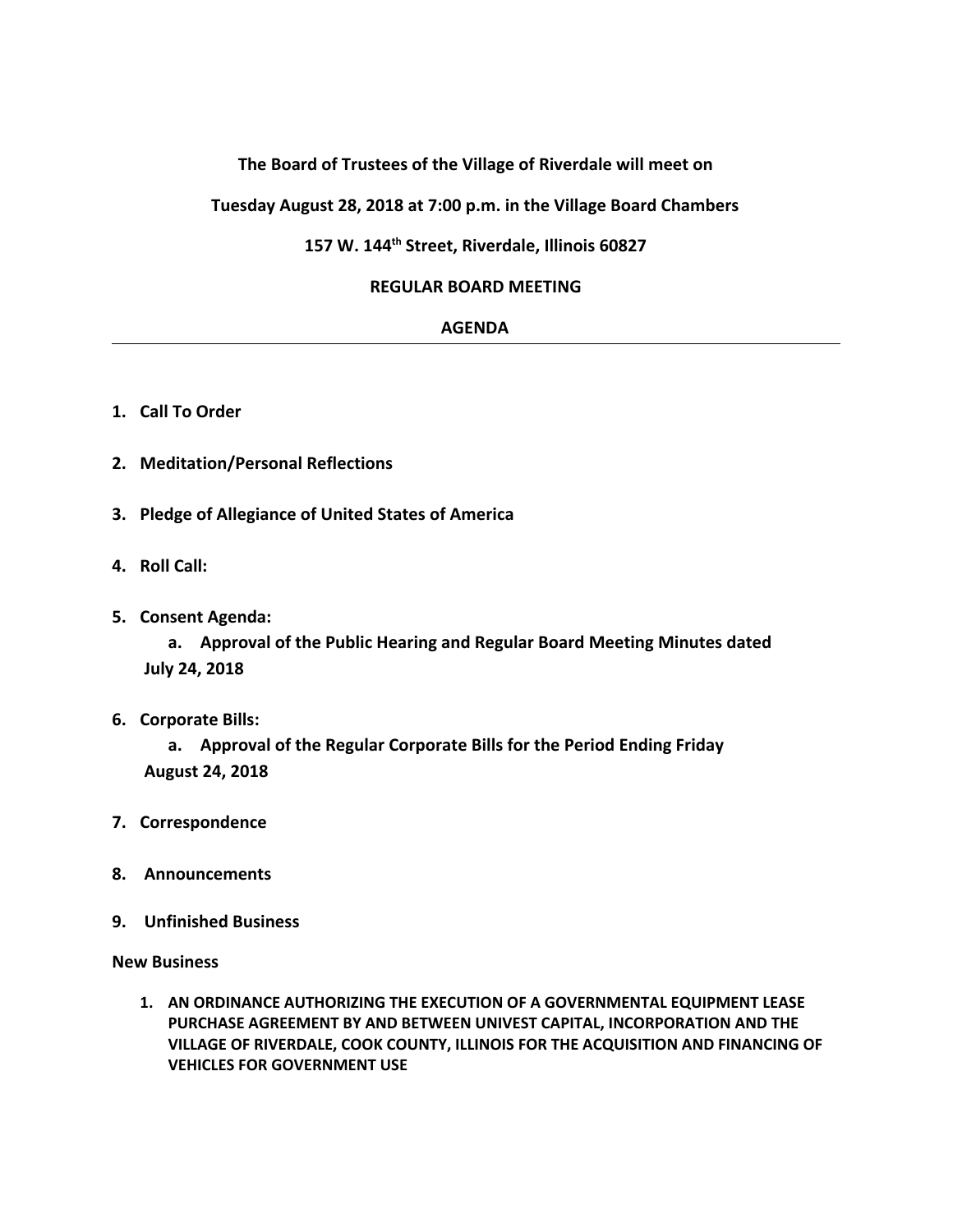- **2. A RESOLUTION APPROVING AN INTERGOVERNMENTAL AGREEMENT FOR RECIPROCAL AGREEMENT ON EXCHANGE OF INFORMATION BY AND BETWEEN THE VILLAGE OF RIVERDALE AND THE ILLINOIS DEPARTMENT OF REVENUE**
- **3. AN ORDINANCE OF THE VILLAGE OF RIVERDALE, COOK COUNTY, ILLINOIS, AUTHORIZING AND APPROVING A PURCHASE AND SALE AGREEMENT FOR THE PROPERTY COMMONLY KNOWN AS 13912 S. HALSTED STREET, RIVERDALE, ILLINOIS BY AND BETWEEN THE VILLAGE OF RIVERDALE AND TRIMS TRUCKING, INC.**
- **4. AN ORDINANCE OF THE VILLAGE OF RIVERDALE, COOK COUNTY, ILLINOIS, AUTHORIZING AND APPROVING A PURCHASE AND SALE AGREEMENT FOR THE PROPERTY COMMONLY KNOWN AS 14230-14234 S. INDIANA AVENUE, RIVERDALE, ILLINOIS BY AND BETWEEN THE VILLAGE OF RIVERDALE AND DIVERSIFIED INVESTMENTS & ASSOCIATES, INC.**
- **5. A RESOLUTION OF THE VILLAGE OF RIVERDALE, COOK COUNTY, ILLINOIS, AUTHORIZING THE EXECUTION OF AN EMPLOYMENT SEPARATION AND GENERAL RELEASE AGREEMENT**
- **6. AN ORDINANCE AUTHORIZING A COLLECTIVE BARGAINING AGREEMENT BY AND BETWEEN THE VILLAGE OF RIVERDALE, COOK COUNTY, ILLINOIS AND ILLINOIS FOP LABOR COUNCIL FOR COMMUNITY SERVICE LIAISONS AND COMMUNITY SERVICE OFFICERS**
- **7. AN ORDINANCE AUTHORIZING A COLLECTIVE BARGAINING AGREEMENT BY AND BETWEEN THE VILLAGE OF RIVERDALE, COOK COUNTY, ILLINOIS AND RIVERDALE PROFESSIONAL FIRE FIGHTERS LOCAL 3580**
- **8. AN ORDINANCE OF THE VILLAGE OF RIVERDALE, COOK COUNTY, ILLINOIS, AMENDING SECTION 13.12.085 OF THE RIVERDALE MUNICIPAL CODE REGARDING ENFORCEMENT OF PROPERTY OWNERS' OBLIGATION TO MAINTAIN AND REPAIR SERVICE PIPES AND PLUMBING SYSTEMS ON THEIR PROPERTY**

### **Public Comments**

- **a. Executive Sessions Closed Session for any lawful purpose including but not limited to:**
	- **i. Appointment, employment, discipline, performance or dismissal of specific employees;**
	- **ii. Collective bargaining matters of consideration of salary schedules for one or more classes of employees**
	- **iii. Selection of person to fill a public office of discipline, performance or removal of the occupant of public**